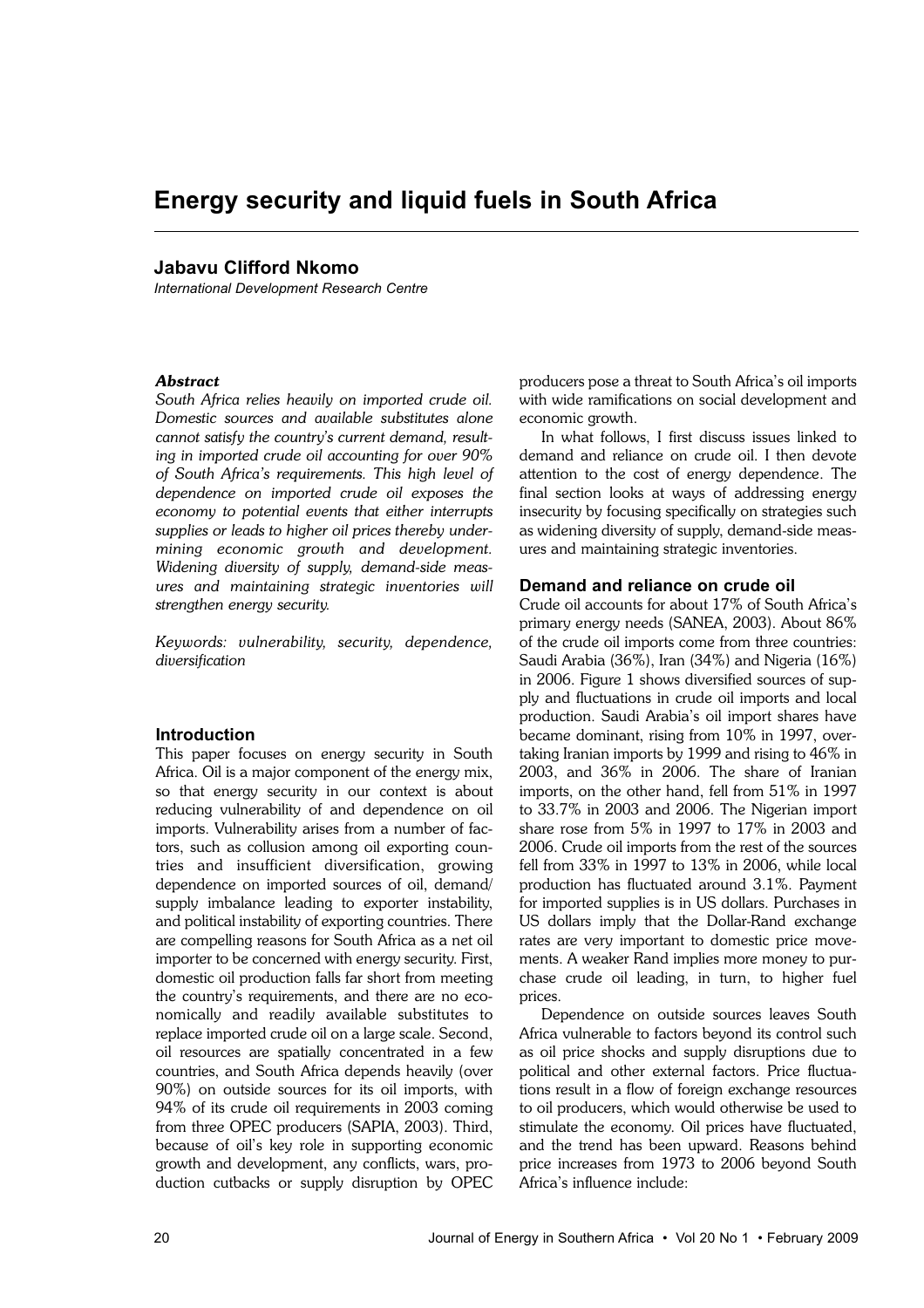

## **Figure 1: South Africa's crude oil imports and own production, 1997 – 2006** *Source: SAPIA (2006)*

- The 1973/74 price shock. The price shock was both political and demand led (triggered by the Yom Kippur war and an Arab oil embargo, which included South Africa). World demand had been growing by 7.7% since 1965, and oil prices quadrupled. The use of oil as a weapon at this time demonstrated that it was a blunt instrument that cannot be applied in a focused manner. The economies of both embargoed and untargeted oil-importing countries were negatively affected, and oil importing developing countries suffered more adverse economic impacts than the rich industrialized states. The inflation and monetary instability that followed affected South Africa.
- The 1979/80 price spike that was politically driven, and triggered by the Iranian revolution in 1979. Prices tripled. In consequence, many central banks raised interest rates contributing to international recession.
- The 1990/91 price spike. The price spike was brief, following the Iraqi invasion of Kuwait, and collapsed not long afterwards with the invasion of Iraq. South Africa was already facing a downturn in economic activity because of a combination of factors such as weak demand of exports, its tight monetary policy, early phases of domestic drought, and political uncertainty.
- The September 11 2001 attack that sent prices rocketing.
- Demand led growth of other economies. Prices trebled between 2003 and 2006. The price rise was demand led and mainly attributable to global economic growth led by China – fuelled inflation, led to an interest rate tightening cycle, and contributed in the fall in economic growth.

Continued increase in prices threatened a reduction in disposable income, household consumption spending and a rise in second-round inflation.

There is debate in the literature about the nature of the current price of oil. One school of thought is that these prices are of a cyclical nature because of reversible factors pushing in the same direction. The other school of thought is that contrary to being cyclical, the oil prices are structural and reflect insufficient investment over the past years (Stevens, 2004). The important point to note is that if the current prices are cyclical they will eventually go down, and that they will remain high if they are structural. Either way, stability of oil prices at acceptable levels is crucial in securing supply. Even with stable price increases, following Hornsell's (1999) contention, the price of oil adjusts upwards (or is sticky) and balances supplies.

Demand for oil is demand inelastic in the medium term for reasons that there are no immediate substitutes for oil and consumers do not have flexibility to switch to other fuels. High crude oil is imported exposing South Africa to a number of events that could either interrupt supplies or lead to higher oil prices thereby undermining economic growth and development. If South Africa is to maintain a cogent energy security plan, the following issues deserve serious attention:

- Access to reliable, affordable, clean, sufficient and sustainable sources of energy to meet demand at affordable prices;
- Promotion of diverse energy resources; and
- Promoting sustainable development in energy planning. By creating a link between supply and demand, key consideration should be on economic growth, poverty alleviation, and promoting environmental integrity.

#### **The cost of dependence**

Oil dependence has its costs. The domestic economic impact of higher crude oil price changes, holding other factors constant, is predictable. Oil price increases the cost of liquid fuel relative to other factors as an input in production, squeezes the margins of companies, and leads to transfer of income to the oil exporting country through shifts in the terms of trade. Excessive price increases or oil 'price shocks' exacerbate the macroeconomic disruptions caused by oil price shocks. This causes dislocation in some sectors of the economy, reduces real national income of the importing country, and leads to a reduction in aggregate demand for goods. The magnitude of these effects, however, depends on the degree of dependence and the oil price elasticity of demand. The resulting speed of adjustment – often dictated by the real wage, price and structural rigidities in the economy – adds to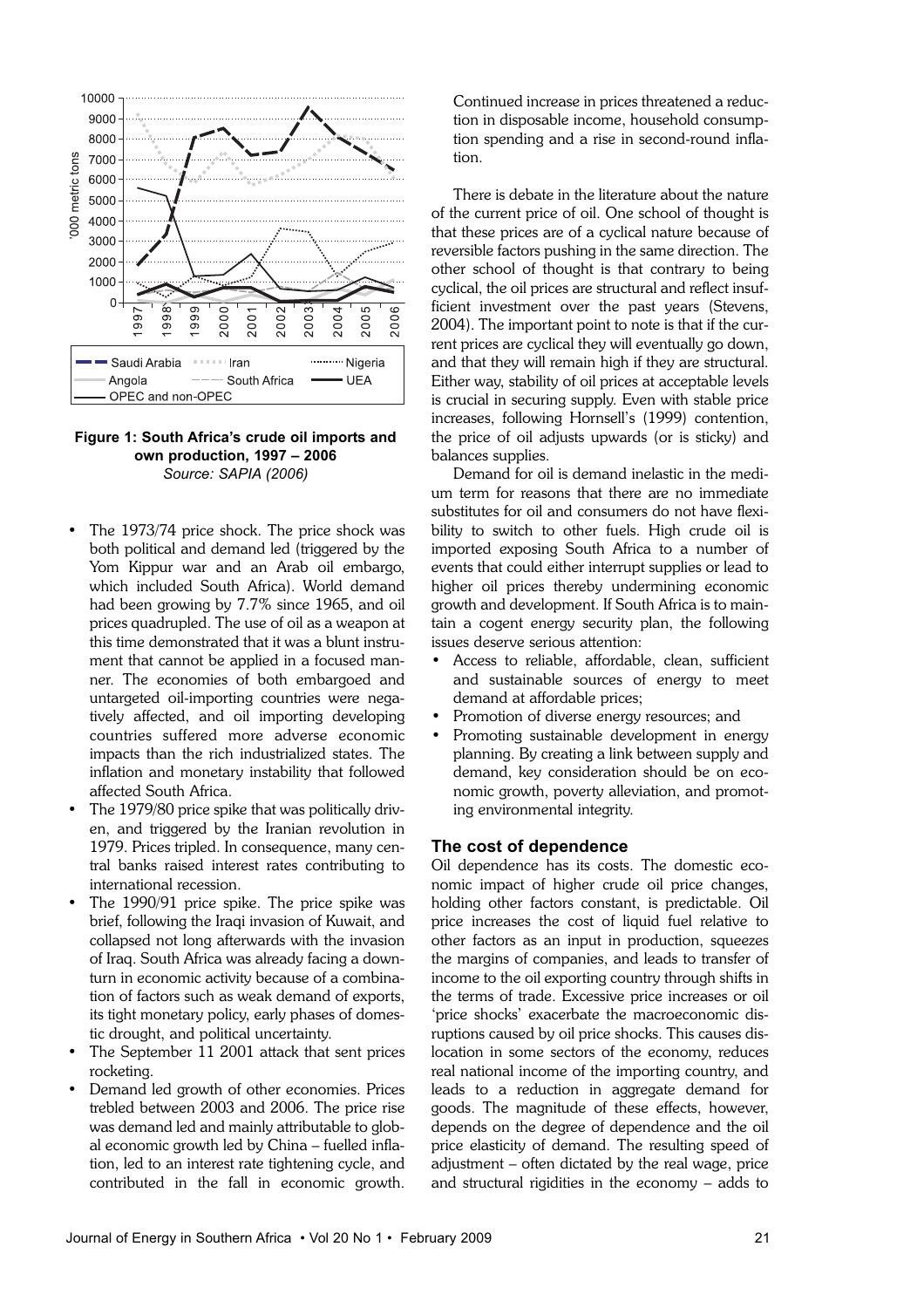the direct income effect of the oil price increase, with higher prices triggering inflation, increased input and transport costs in the economy and, ultimately, lower investment. All this compromises economic growth. Bacon (2005), for example, estimates that the average impact of a US\$10 a barrel price increase translates to a shock lowering the GDP by 0.8%, and increases inflation by 1.2%. While Bacon's estimates are in aggregate terms, the impact would be more revealing with disaggregated estimates of different end users, particularly the transport sector.

Table 1 shows South Africa's degree of oil dependence and the oil intensity of the economy. Energy intensity, the energy use per dollar of GDP or the amount of energy needed to support economic activity. High energy intensity is mainly because of the energy intensive activities within the economy, and implies the potential for improvement in efficiency. The degree of energy intensity is an indicator of vulnerability, and a high intensity implies the economy is more vulnerable to oil price increases. A plot of energy intensities from 1994 to 2003 reveals a negative trend line for South Africa, indicating a potential for both efficiency improvements and for keeping vulnerability down. Oil fuel dependence, on the other hand did not change between 1997 and 2003, precluding expectations of large changes in the medium term. However, the constant trend over time (see Table 1) may indicate absence of or limited input substitution taking place. The overall conclusion from Table 1 is that there is little prospect of South Africa reducing its import dependence at least, in the medium term.

#### **Table 1: Oil vulnerability in South Africa** *Calculated from International Energy Agency publications*

| pupincations          |        |        |        |  |
|-----------------------|--------|--------|--------|--|
|                       | 1997   | 2000   | 2003   |  |
| Energy intensity      | 35 858 | 36 000 | 35 348 |  |
| Oil dependence        | 20%    | 20%    | 20\%   |  |
| Oil vulnerability     | 52%    | .56%   | 55%    |  |
| Oil import dependence | 100%   | 94%    | 94%    |  |

*Notes:*

Energy intensity y= total primary energy consumption per dollar of gross domestic product

Oil dependence computed as ratio of petroleum consumption to total primary energy consumption

Oil vulnerability calculated as (oil consumption – oil production)/oil consumption

Oil import dependence = (net oil imports/oil consumption)

#### **Addressing energy insecurity**

There are various approaches to the problem of energy security. One view is that energy security

should focus on the proper functioning of the economy, with uninterrupted availability of the energy resource at an affordable price (EU, 2000). In line with this view, the policy objective of security of supply is to reduce risks linked to dependence rather than attempting to maximize energy self-sufficiency or minimizing dependence. Another view accepts dependence on imports, but advocates for diverse sources of supply with no dominant supplier, enabling the economy to produce sufficient goods and services affordably (Egenhofer et al., 2004). In yet another approach, the IEA (2001) places responsibility on governments to reduce the risk of supply disruptions. While I consider these various approaches to be complementary, I now address the issue of minimizing disruptions of supply by focusing specifically on the following: widening diversity of supply, demand-side measures and maintaining strategic inventories.

## **Widening diversity of supply**

Given how vital oil is to the functioning of the economy, any form of instability or disruption of supply may affect production costs, the purchasing power of private consumers, investment, and possible social conflict. One of the solutions to the problem to widen domestic sources of energy is to replace, in part, the supply of lost oil, and/or to decrease demand for oil from external sources and thus reduce the impact of oil price increases.

Widening diversity of supply involves developing domestic resources and diversifying fuel types. High global oil prices make domestic potential investments attractive, provide an incentive to develop known but previously uneconomic resources, and encourage exploration. Figure 2 provides a link between supply and demand by showing South Africa's diverse energy resource flows, and their transformation (in refineries), transportation (road, rail and pipeline), and end uses. The energy sources shown offer some scope for substitution with liquid fuels particularly in industry and commerce, and the household sectors. The dominance of coal in the primary energy supply is clear, with recoverable reserves of 55 000 Mt. Coal accounts for 95% of electricity production – South Africa is classified as "water stressed", and therefore has limited potential for hydropower – and 23% of liquid petroleum production. Coal and natural gas resources are converted to liquid fuels (petrol, diesel, paraffin and polymers) in Sasol and PetroSA refineries, and account for about 30% of the country's liquid fuel products. Products refined locally from imported crude oil meet the balance. Local refining capacity has increased from 651 000 barrels/day in 1997 to 708 000 barrels/day in 2006 (see Table 2). Coal is not currently viable to supply the entire country's liquid fuel demand from coalto-liquid fuel.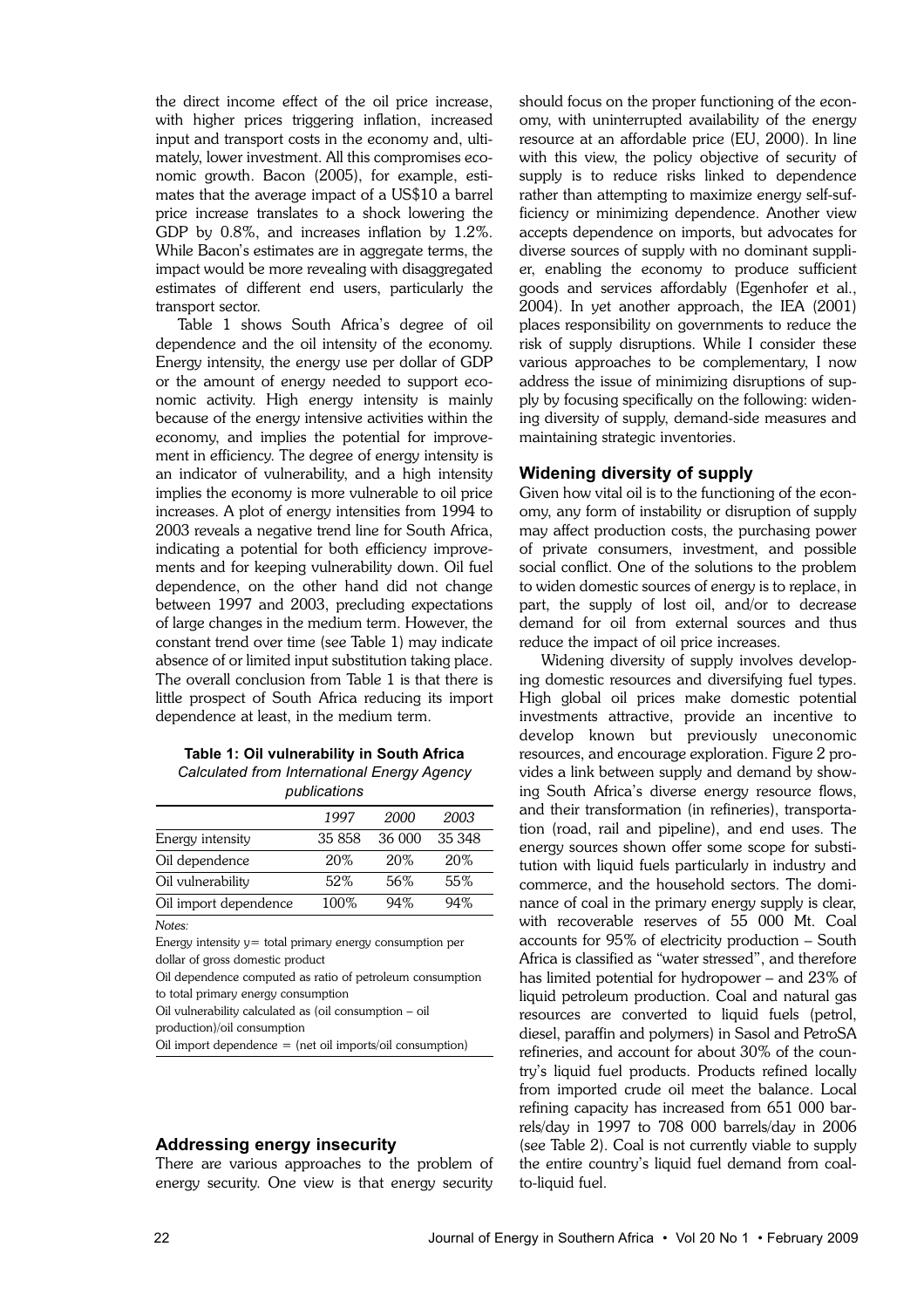

**Figure 2: South Africa's energy flows**

# **Table 2: Capacity of South African refineries (billion barrels/day)**

| Source: SAPIA (2006) |          |          |          |  |
|----------------------|----------|----------|----------|--|
| Refineries           | 1992     | 1997     | 2006     |  |
| Sapref               | 120 000  | 165 000  | 180 000  |  |
| Enref                | 70 000   | 105 000  | 125 000  |  |
| Calref               | 50 000   | 100 000  | 100 000  |  |
| Natref               | 78 000   | 86 000   | 108 000  |  |
| Sasol                | 150 000* | 150 000* | 150 000* |  |
| PetroSA              | 45 000*  | 45 000*  | 45 000*  |  |
| Total                | 513 000  | 615 000  | 708 000  |  |
| * Crude equivalent   |          |          |          |  |

South Africa has small but economically important offshore oil and gas resources. Oil in the Oribi/Oryx Oil Field and the Sable Oil Fields has proven reserves of 49 million barrels, and the Oribi/Oryx Oil Fields produced 4.6 million barrels in 2002 (SANEA, 2003). Production in the Sable Oil Field began in 2003. This source has the potential to replace 7% to 10% of the imported oil. Certified natural gas reserves are insufficient to justify a major switch to gas. F-A Field is the only gas field in production. With prospects of this gas field running out in 2008, explorations are underway in adjacent fields. The largest gas reserve, Ibhubesi Gas Field, is undergoing development, with other reserves off the West Coast under investigation. High oil prices should provide an incentive to develop these domestic opportunities and to reduce South Africa's vulnerability to increases in international oil prices.

# **Demand-side measures**

Demand-side measures take into account policies that influence a real change in consumer behaviour. The objective of such policies can be multi-fold, but can be aimed at enhancing energy saving, promoting energy efficiency, reducing oil intensity, and maintaining stable prices. Fiscal measures – taxes and/or subsidies – tend to be effective since they work through the price system. The argument in support of petroleum taxation is that this restraint measure helps to steer demand towards better-controlled consumption and to conserve foreign exchange, it does not require a major administrative system, and it allows the market to allocate the petroleum products. Following this line of thinking, taxation discourages liquid fuel consumption, and triggers efficient energy use.

There are, however, problems associated with this approach. This measure alone cannot guarantee that private and diverse producers and consumers will react in a desired way. If demand is price-inelastic, given the short run fixity of energy consuming capital and constraints on energy consuming replacement appliances, reducing consumption will be limited as prices rise. There is always a danger that taxes on oil imports will increase production and consumer costs, act regressively in income redistribution, and risk reducing the competitiveness of the country's exports.

# **Maintaining strategic inventories**

One way of circumventing disruptions to crude oil supplies is to maintain a strategic stockpile as a contingency against supply interruptions. Storing crude oil stocks instead of petroleum products offers several advantages: crude oil is cheaper to store, its quality is technically easier to maintain, and it provides flexibility in processing to products to meet demand during times of supply disruption. The strategic stockpile can be held and not to be allowed to run down beyond a target figure. The administrative and storage costs of such a policy is insignificant if one takes into account the opportunity cost of tied-up capital.

Given that inventories are costly to build, it makes sense to build them when oil prices are anticipated to increase at a rate greater than the opportunity cost of money. The cost of oil shortage to the economy is enormous. The DME (2006) estimates